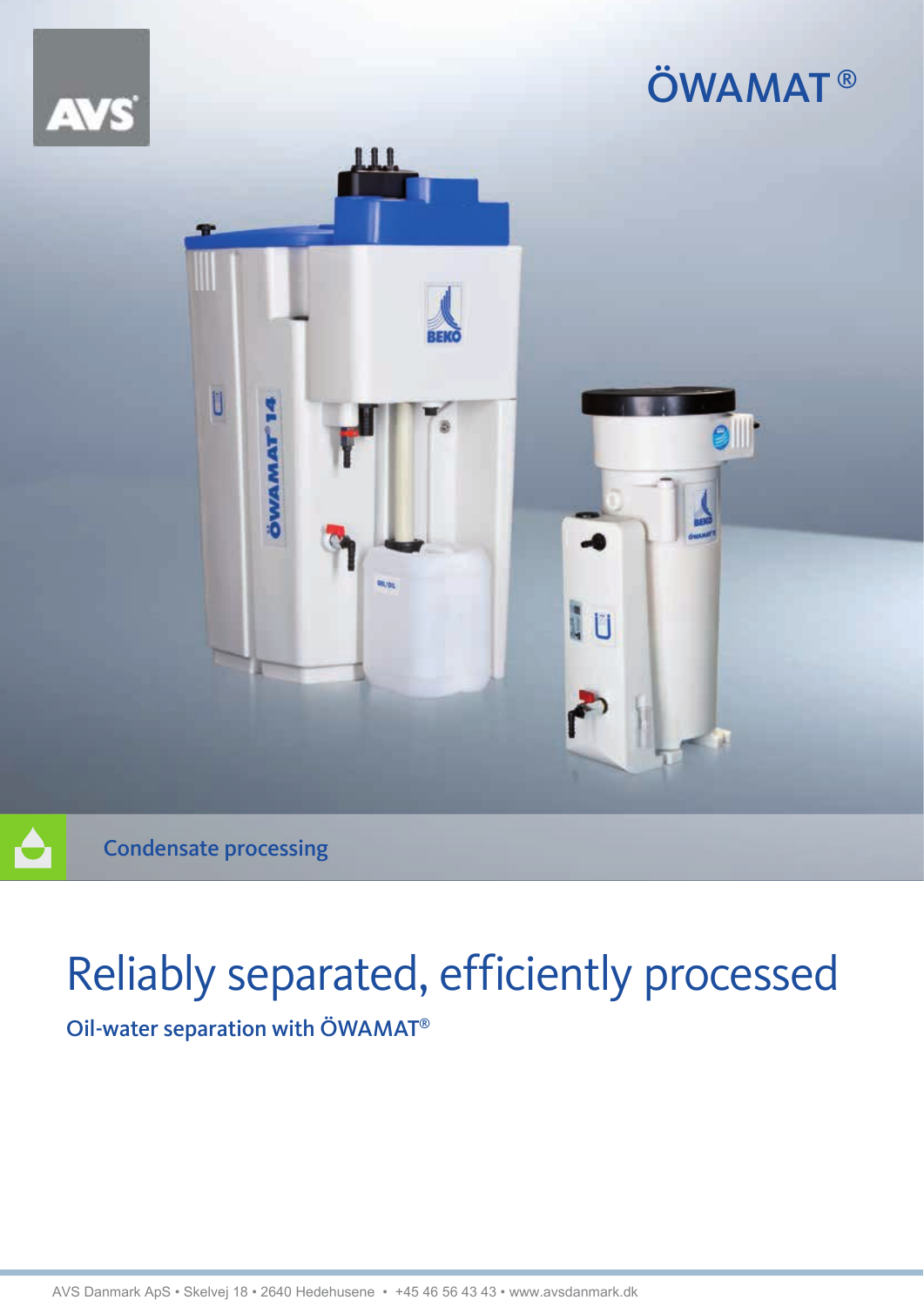

### The concept: sustainability with a savings potential. The solution: ÖWAMAT®

From the process plant control to pneumatic test and control methods – in large parts of production, compressed air has become indispensible. However, during its generation, contaminated condensate is formed which contains, for example, hydrocarbons, dust and dirt particles from the intake air, coolants and lubricants from the compressor, as well as oil residues, rust, wear debris or residues from sealants.

#### **Cost factor disposal**

Condensate, as an oil-containing wastewater, must not be introduced into the sewer system according to the Federal Water Act, meaning that the condensate either needs to be disposed of professionally or processed on location. Disposal via external service providers is an expensive process. In addition to the disposal costs, company-internal investment costs, for example for approved collection tanks and monitoring devices, are incurred.

**What remains, counts: ÖWAMAT® ensures oil-free wastewater**  A more cost-effective solution for environmentally compatible condensate management is the decentralised processing of dispersed condensates directly at the source. For this, ÖWAMAT® oil-water separators made by **BEKO** TECHNOLOGIES offer a clean solution: condensate which was processed using an ÖWAMAT® can be directly introduced into the sewer system as purified water. The units meet all legal requirements.

Furthermore, ÖWAMAT® oil-water separators do not cause any energy costs, boast enormous service lives and therefore, the cartridge disposal involves only little waste. The devices can be retrofitted without problems in older plants. With this, ÖWAMAT® meets highest requirements on sustainability, efficiency and profitability.

National technical approval Z-83.5-9 Deutsches Institut für Bautechnik, Berlin



AVS Danmark ApS • Skelvej 18 • 2640 Hedehusene • +45 46 56 43 43 • www.avsdanmark.dk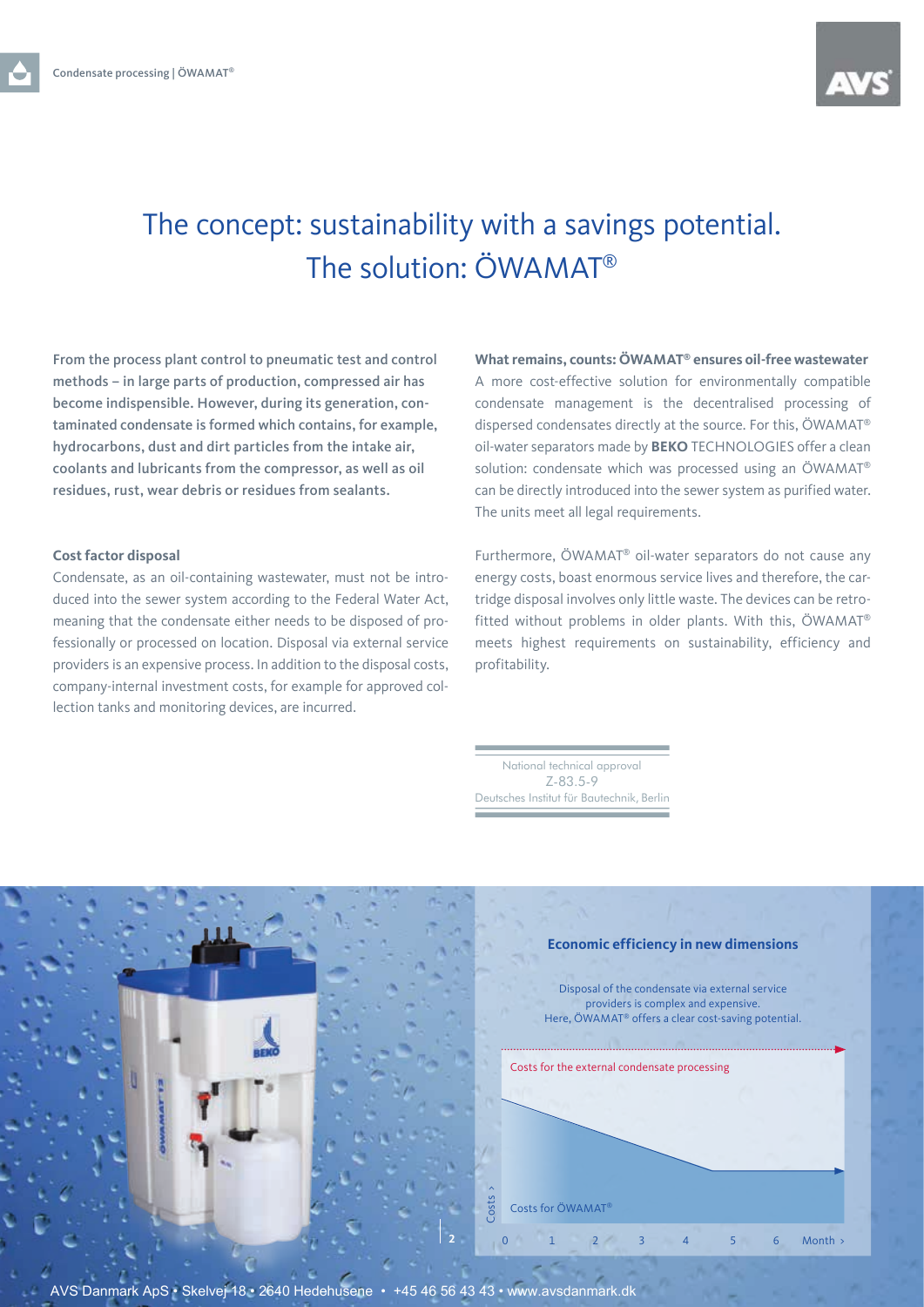

## Safe and cost-effective condensate processing: the operating principle of ÖWAMAT®

For the processing, the oil-containing condensate first flows under pressure into the pressure relief chamber **(1)**. Here, the pressure is reduced without causing turbulence in the downstream separating tank for the separation of free oils **(2)**. Any entrained coarse dirt particles are retained in a removable receiver **(3)**. In the separating tank, the oil settles on the surface as a result of gravity separation and is led into the spillproof oil receiver **(4)**.

**The filter makes the difference:** The condensate, precleaned in this manner, now flows through the oleophilic prefilter **(5)**, which boasts a large active filtering surface. With a flow from the inside to the outside, it binds the remaining oil droplets and also absorbs any residual

floating oil in the filter chamber. The core is the OEKOSORB® main filter with cartridge technology **(6)**: here, residual oil fractions are reliably retained. What remains is water which may be directly introduced into the sewer system.

**3**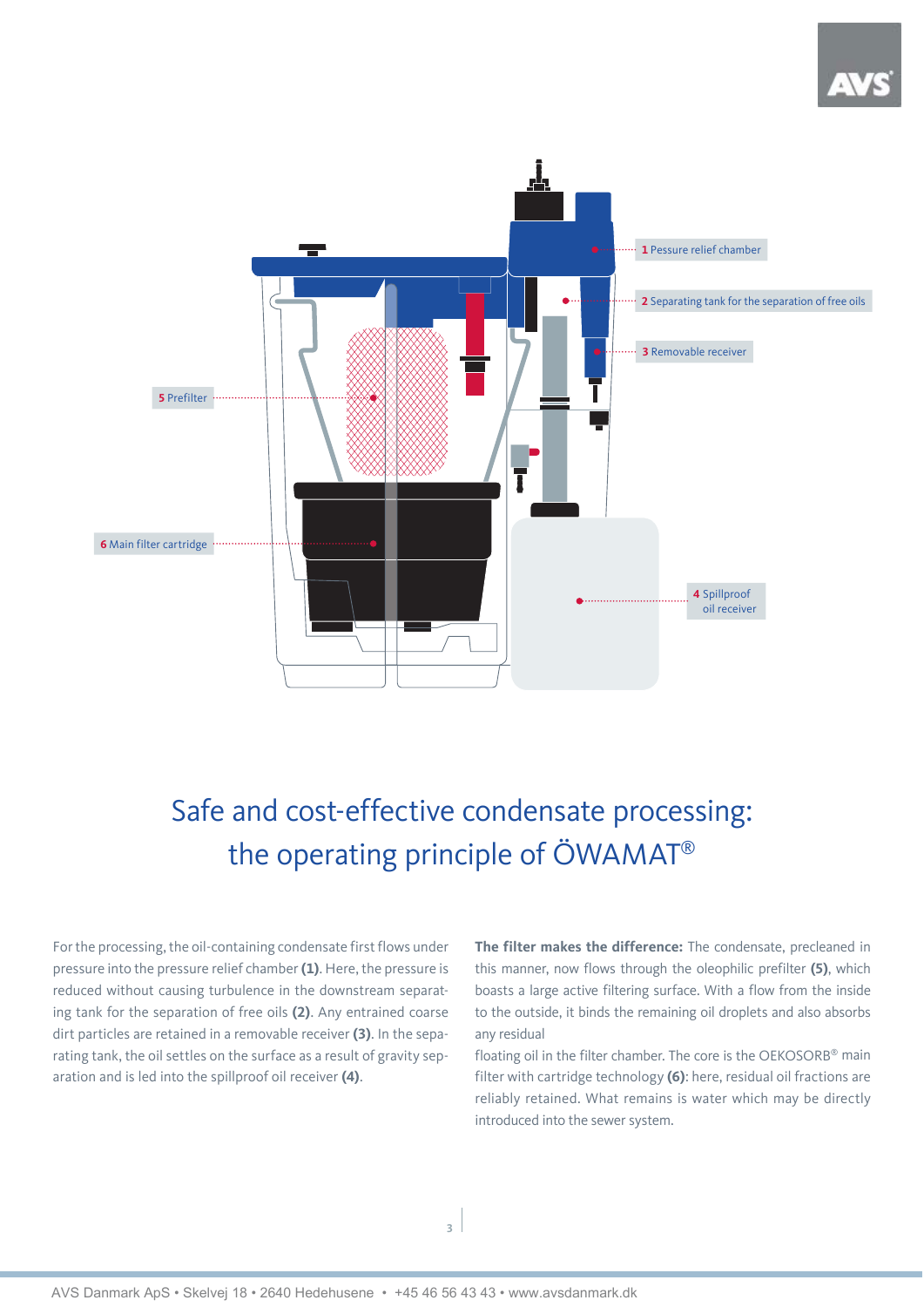



### Approved for all designs: ÖWAMAT® types and applications

ħ

#### **ÖWAMAT® 10 – 16**

ÖWAMAT® is an oil-water separation system for dispersed condensates which has been proven for decades and continuously further-developed. The ÖWAMAT® series is available in six sizes and container volumes between 10 and 228 l. A heating system can be retrofitted at any time for the sizes 11 to 16.

#### **Without free-oil separation**

This special version is suitable for condensates without free oils, which occur in special applications, for example in compressors lubricated with polyalkylene glycol. For the design of the ÖWAMAT® version without free-oil separation, we recommend getting expert advice by the specialised trade or by **BEKO** TECHNOLOGIES.

#### **Type approval**

As ÖWAMAT® meets all legal requirements; direct introduction into the sewer system of the water purified by the device is permissible according to the environmental law. For Germany, this is confirmed by the Deutsches Institut für Bautechnik (DIBt) with the national technical approval for the versions with and without free-oil separation, for synthetic and mineral oils, as well as for the processing of condensate from piston compressors.

For the processing of emulsified condensates, we recommend using the BEKOSPLIT®.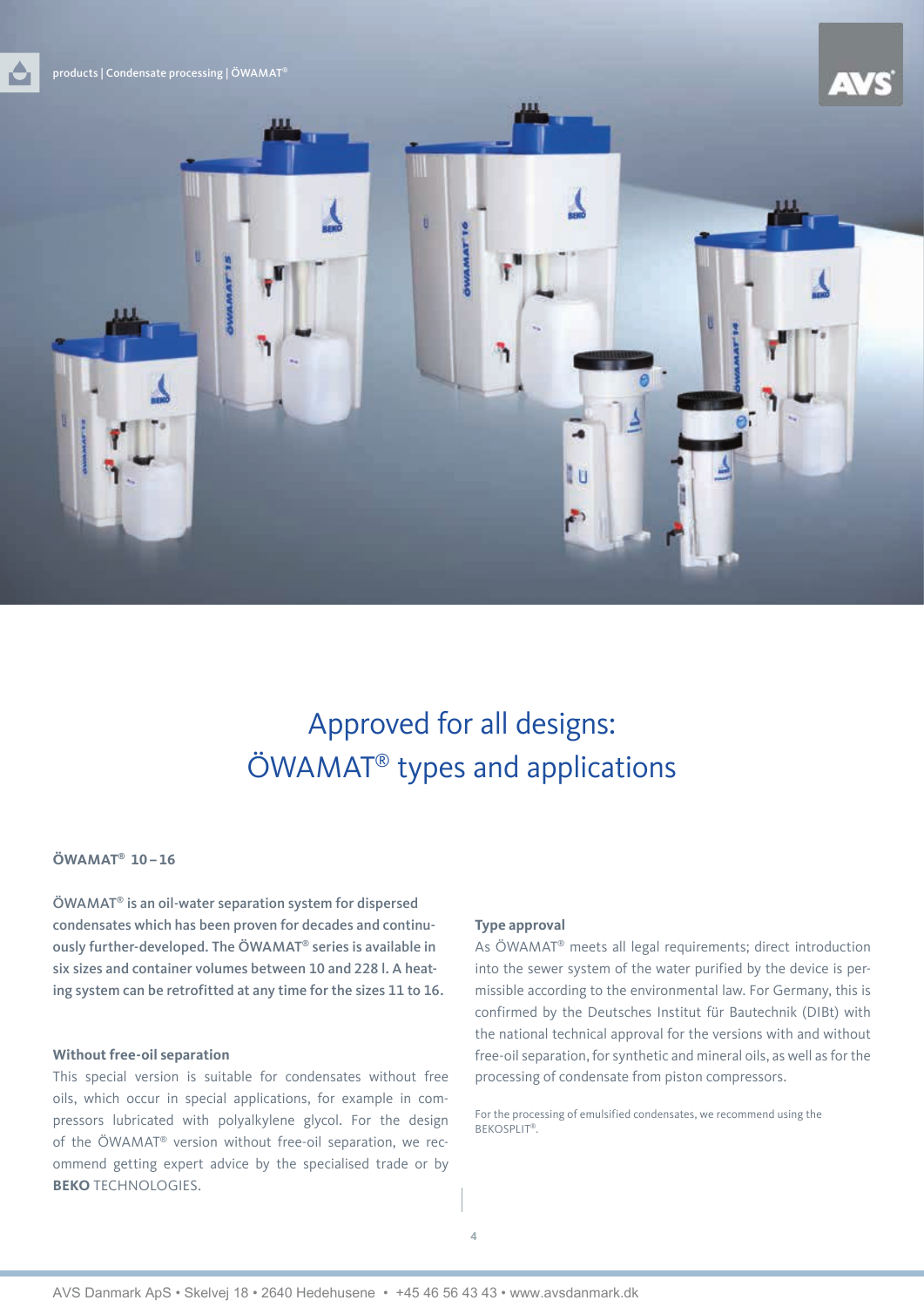



### Efficient, cost-saving and sustainable: ÖWAMAT®

ÖWAMAT® takes into account environmental and water protection and follows the holistic approach of sustainability. An example for this is the user-friendly cartridge technology. It allows fast replacement of the filter and facilitates low-waste disposal. Furthermore, the filter service lives are significantly longer than the service lives of conventional activated-carbon filters, thanks to the improved filtering material. Prolonged maintenance intervals also result from this high product quality.

ÖWAMAT® also proves its saving potential when it comes to the life cycle costs: they are particularly low, as no additional energy is required for the processing procedure. Compared with the previous model, the devices offer a performance increase of 90 to 125%, depending on the size. Thanks to these advantages, ÖWAMAT®, in most cases, pays for itself within a few months already.



#### **The components: easy handling in the focus**



**OEKOSORB® cartridge** for fast and clean replacement

**Variable connection** in three directions

**5**

**Prefilter** with a higher performance through improved filtering material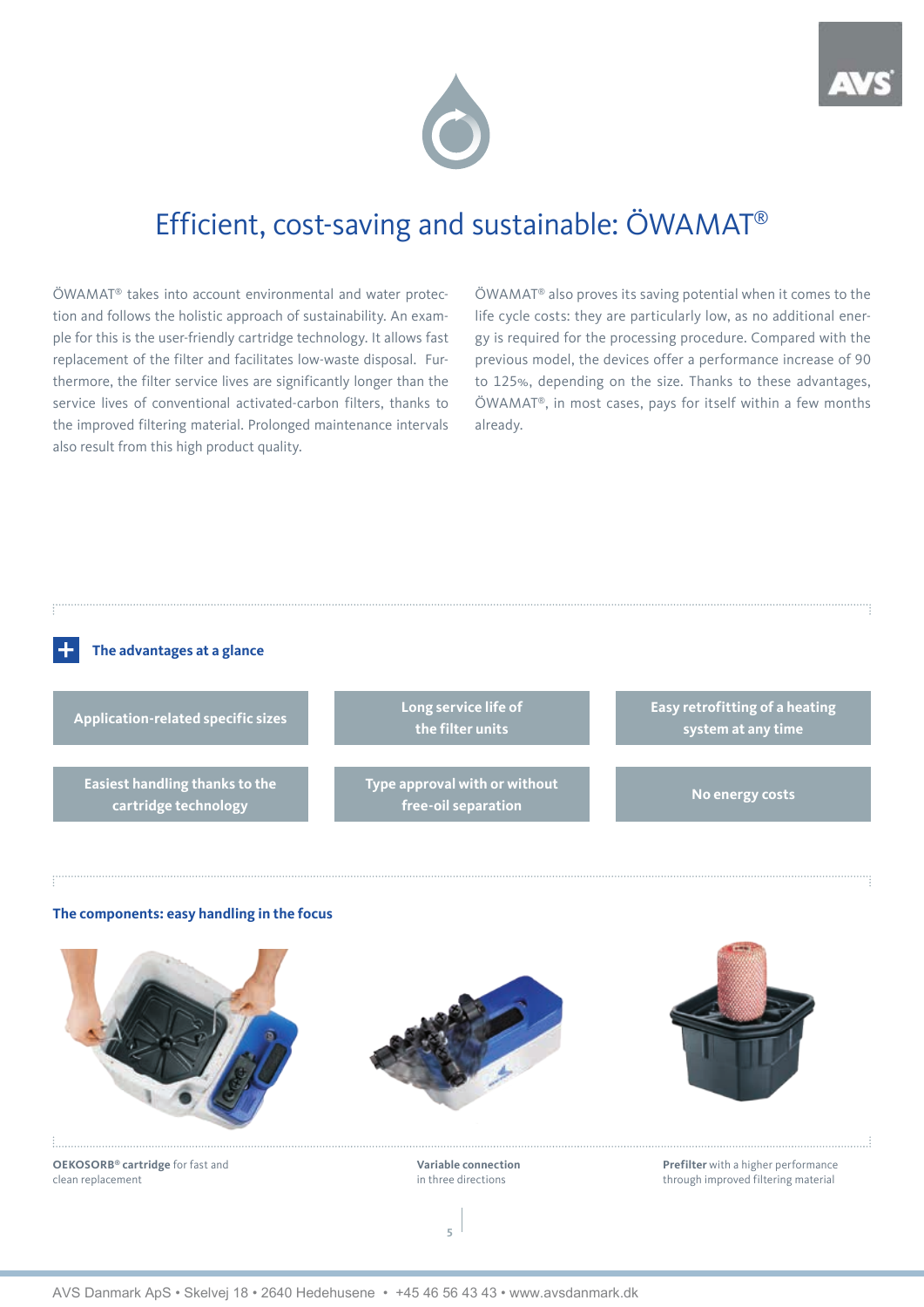## ÖWAMAT®

 $\Box$ 

à,

|                                               | G<br>FГ.                                | D<br><u>اده</u> )<br>گ                       | GF                                                     |                                                              |
|-----------------------------------------------|-----------------------------------------|----------------------------------------------|--------------------------------------------------------|--------------------------------------------------------------|
|                                               | ٠D-                                     | $D -$                                        |                                                        | ÖWAMAT® 12-16 with preseparator*                             |
| <b>Model</b>                                  | 10                                      | 11                                           | ${\bf 12}$                                             | 14                                                           |
| Compressor performance (m <sup>3</sup> /min)  |                                         |                                              |                                                        |                                                              |
| Screw compressor<br>turbine oil               | 2.8                                     | 5.5                                          | 8.5                                                    | 16.9                                                         |
|                                               | 2.4                                     | 4.9                                          | 7.3                                                    | 14.6                                                         |
|                                               | 2.1                                     | 4.2<br>.                                     | 6.2                                                    | 12.5                                                         |
| Screw compressor<br><b>VDL</b> oil            | 2.8                                     | 5.5                                          | 8.5                                                    | 16.9                                                         |
|                                               | 2.4                                     | 4.9                                          | 7.3                                                    | 14.6                                                         |
|                                               | 2.1                                     | 4.2                                          | 6.2                                                    | 12.5                                                         |
|                                               | 2.1                                     | 4.2                                          | 6.5                                                    | 13.0                                                         |
| Screw compressor<br><b>VCL oil</b>            | 1.9                                     | 3.8                                          | 5.6                                                    | 11.3                                                         |
|                                               | 1.6                                     | 3.2                                          | 4.8                                                    | 9.6                                                          |
| Screw compressor                              | 2.1                                     | 4.2                                          | 6.5                                                    | 13.0                                                         |
| synthetic oil: PAO<br>(possible performance   | 1.9                                     | 3.8                                          | 5.6                                                    | 11.3                                                         |
| deviation $+/-20$ %)                          | 1.6                                     | 3.2                                          | 4.8                                                    | 9.6                                                          |
| Screw compressor                              | 1.8                                     | 3.6                                          | 5.5                                                    | 11.1                                                         |
| synthetic oil: Ester<br>(possible performance | 1.6                                     | 3.2                                          | 4.8                                                    | 9.6                                                          |
| deviation +/-40 %)                            | 1.4                                     | .<br>2.8                                     | 4.0                                                    | 8.2                                                          |
|                                               |                                         |                                              |                                                        |                                                              |
|                                               | 1.9                                     | 3.8                                          | 5.9                                                    | 11.7                                                         |
| Piston compressor<br><b>VDL</b> oil           | 1.7                                     | 3.4                                          | 5.1                                                    | 10.1                                                         |
|                                               | 1.5                                     | 2.9                                          | 4.3                                                    | 8.7                                                          |
| Piston compressor                             | 1.6                                     | 3.2                                          | 4.9                                                    | 9.8                                                          |
| synthetic oil: PAO<br>(possible performance   | 1.4                                     | 2.8                                          | 4.2                                                    | 8.4                                                          |
| deviation $+/-20$ %)                          | 1.2                                     | 2.4                                          | 3.6                                                    | 7.2                                                          |
| Piston compressor                             | 1.8                                     | .<br>3.7                                     | 1.1.1<br>5.6                                           | .<br>11.2                                                    |
| synthetic oil: Ester<br>(possible performance | 1.6                                     | 3.2                                          | 4.9                                                    | 9.7                                                          |
| deviation +/-40 %)                            | 1.4                                     | 2.8                                          | 4.1                                                    | 8.3                                                          |
|                                               |                                         |                                              |                                                        |                                                              |
| Container volume                              |                                         | 18 R                                         | 30.6                                                   | 61.3.                                                        |
| Filling volume with preseparator              |                                         |                                              | 22.7                                                   | 46.3                                                         |
| Filling volume without preseparator           | 4.3                                     | 11.7 I                                       | 20.31                                                  | 41.5                                                         |
| Condensate inflow (hose)                      | $2 \times G$ $\frac{1}{2}$ (di = 10 mm) | $2 \times G$ $\frac{1}{2}$ (di = 10 mm)<br>. | $3 \times G$ 1/2 (di = 10 mm)<br>$1x G 1 (di = 10 mm)$ | $3 \times G$ 1/2 (di = 13 mm)<br>$1 \times G 1$ (di = 25 mm) |
| Water outflow (hose)                          | $G\frac{1}{2}$ (di = 10 mm)             | G $\frac{1}{2}$ (di = 10 mm)                 | G $\frac{1}{2}$ (di = 13 mm)                           | $G 1$ (di = 25 mm)                                           |
| Oil outflow                                   |                                         |                                              | <b>DN 25</b>                                           | DN 25                                                        |
| Oil receiver                                  |                                         |                                              | $2 \times 5$                                           | $2 \times 5$                                                 |
| Empty weight with preseparator                |                                         |                                              | 13.5 kg                                                | 18.5 kg                                                      |
| Empty weight without preseparator             | 3,5 kg                                  | 5.75 kg                                      | 12 kg                                                  | 16 kg                                                        |
| Min./max. temperature                         | +5 to +60 °C                            | +5 to +60 °C                                 | +5 to +60 °C                                           | $+5$ to $+60$ °C                                             |
| Max. operating pressure at the inlet          | 16 bar                                  | 16 bar                                       | 16 bar                                                 | 16 bar                                                       |
| Prefilter                                     | 2,51                                    | 4.7 <sub>1</sub>                             | 2.51                                                   | 6.7 <sup>1</sup>                                             |

Main filter 2,6 l 4.8 l 5.9 l 11.0 l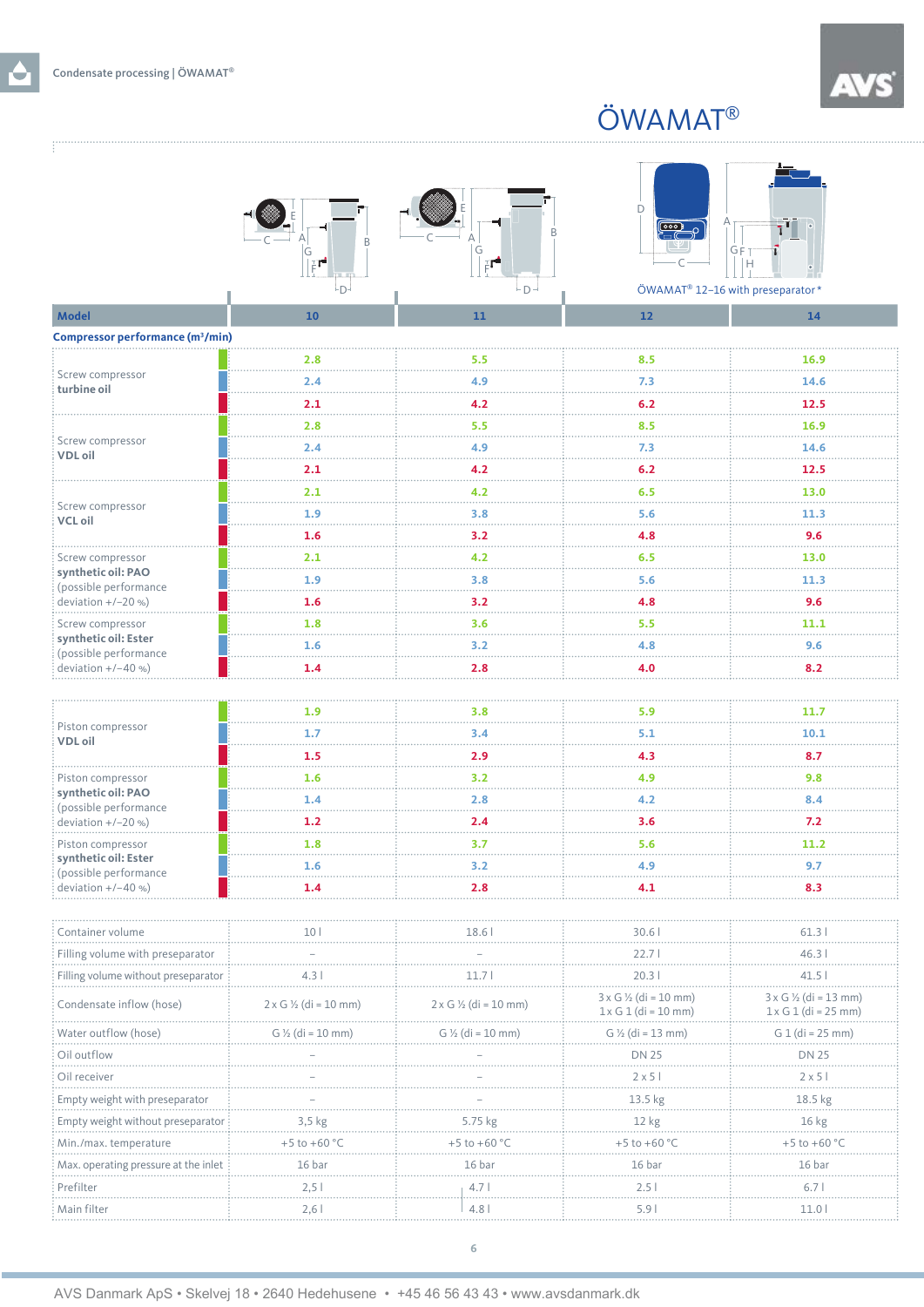#### B GF H C

E

ÖWAMAT® 12-16 without preseparator \* The Community of the Dimensions in mm

| 15                                      | 16                                      |
|-----------------------------------------|-----------------------------------------|
|                                         |                                         |
| 33.6                                    | 67.3                                    |
| 29.3                                    | 58.5                                    |
| 24.9                                    | 49.7                                    |
| 33.6                                    | 67.3                                    |
| 29.3                                    | 58.5                                    |
| 24.9                                    | 49.7                                    |
| 25.9                                    | 51.8                                    |
| 22.5                                    | 45.0                                    |
| 19.1                                    | 38.3                                    |
| 25.9                                    | 51.8                                    |
| 22.5                                    | 45.0                                    |
| 19.1                                    | 38.3                                    |
| 22.0                                    |                                         |
|                                         | 44.0                                    |
| 19.1                                    | 38.3                                    |
| 16.3                                    | 32.5                                    |
|                                         |                                         |
| 23.3                                    | 46.6                                    |
| 20.3                                    | 40.5                                    |
| 17.2                                    | 34.4                                    |
| 19.4                                    | 38.8                                    |
| 16.9                                    | 33.8                                    |
| 14.3                                    | 28.7                                    |
| 22.3                                    | 44.6                                    |
| 19.4                                    | 38.8                                    |
| 16.5                                    | 33.0                                    |
|                                         |                                         |
| 115.5                                   | 228.41                                  |
| 84.3 l                                  | 158.81                                  |
| 72.51                                   | 137.21                                  |
| $3 \times G$ $\frac{1}{2}$ (di = 13 mm) | $3 \times G$ $\frac{1}{2}$ (di = 13 mm) |
| $1x G 1 (di = 25 mm)$                   | 1 x G 1 (di = 25 mm)                    |
| $G 1$ (di = 25 mm)                      | G 1 (di = 25 mm)                        |
| DN 40                                   | DN 40                                   |
| 2 x 10 l                                | $2 \times 201$                          |
| 36.5 kg                                 | 53 kg                                   |
| 32 kg                                   | 42 kg                                   |
| +5 to +60 $^{\circ}$ C                  | +5 to +60 $^{\circ}$ C                  |
| 16 bar                                  | 16 bar                                  |
| 18.5 <sub>1</sub>                       | 37.2                                    |
| 20.41                                   | 40.31                                   |
|                                         |                                         |

| <b>Model</b> | 10  | 11  | 12  | 14  | 15   | <b>16</b> |
|--------------|-----|-----|-----|-----|------|-----------|
| А            | 528 | 595 | 698 | 867 | 1088 | 1158      |
| B            | 464 | 534 | 719 | 892 | 1118 | 1193      |
| $\subset$    | 290 | 387 | 350 | 410 | 520  | 650       |
| D            | 100 | 140 | 544 | 594 | 764  | 939       |
| E            | 222 | 260 | 397 | 461 | 573  | 702       |
| F            | 110 | 110 | 320 | 420 | 505  | 535       |
| G            | 330 | 368 | 340 | 460 | 550  | 580       |
| н            |     |     | 200 | 240 | 270  | 200       |



#### **ÖWAMAT® is designed for a region by means of the three climatic zones:**

 $\mathcal{C}^{\mathcal{A}}$ e.g. Northern Europe, Canada, Northern USA, Central Asia

F e.g. Central and Southern Europe, Central America

**South-East Asian coastal regions, Oceania, Amazon and Congo region** 

You will find dimensional drawings and operating instructions at **www.beko-technologies.com**.

\* ÖWAMAT® oil-water separation systems are available for sizes 12 to 16 with or without separation of free oils. The separation of free oils extends the life cycle of the OEKOSORB® filter cartridge applied. Depending on the case of application, however, the use of an ÖWAMAT® without free-oil separation can be sufficient. Both versions have the type approval for synthetic and mineral oils.

**7**